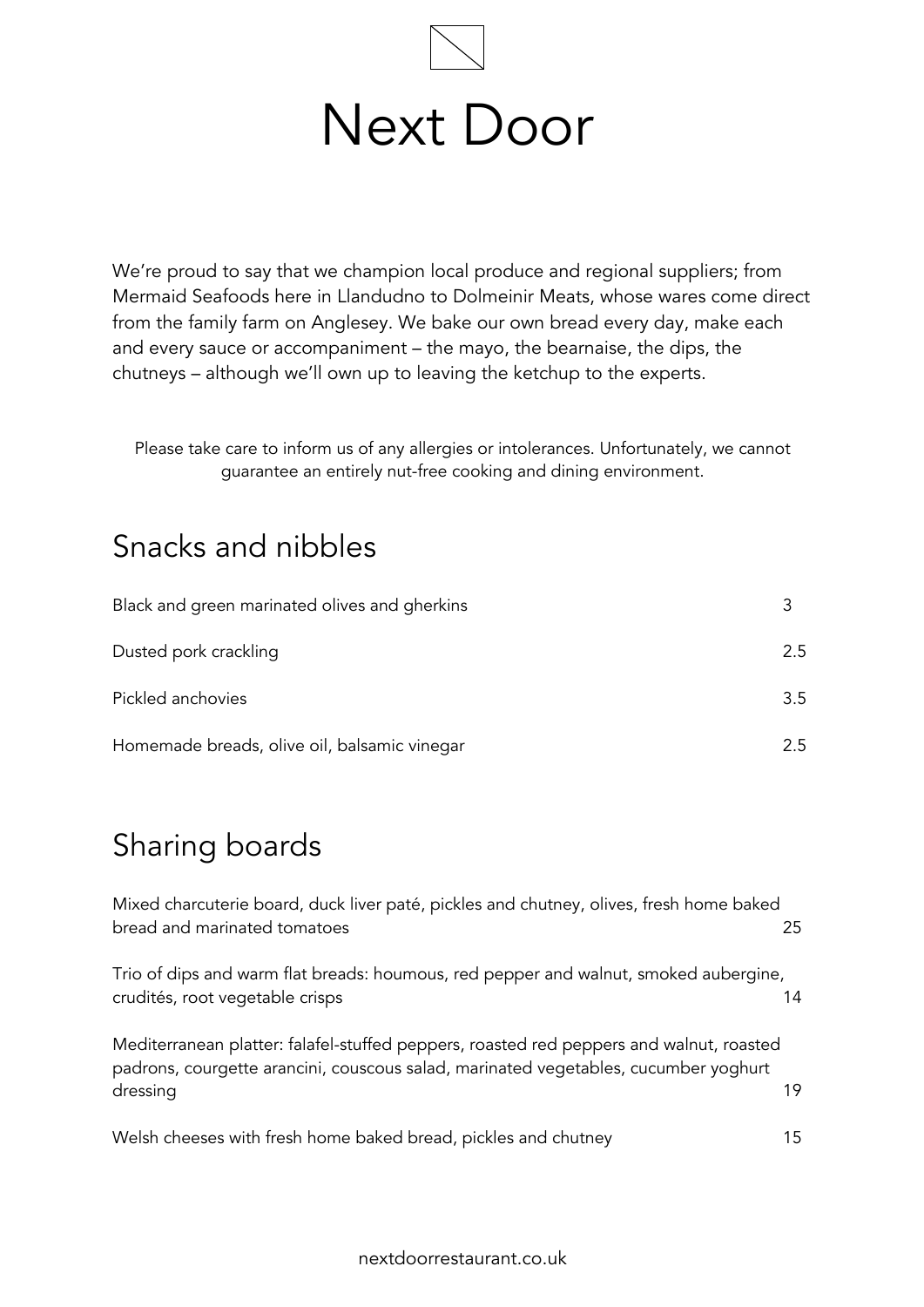

## Small and main plates

Rather than the conventional starter/main course style of dining, we suggest several smaller plates to share. We recommend between six and eight small plates (including sides) between two people. Of course, if you fancy a more substantial "main", then many items can be served as a larger portion. These "main" plates come with two sides included.

#### Meat

| Smoked chicken breast, baby gem, pancetta, croutons, anchovy and parmesan<br>emulsion (gf without croutons) | 8      |
|-------------------------------------------------------------------------------------------------------------|--------|
| Sweet cured breast of duck, frisée, pomegranate, pickled walnuts (qf)                                       | 9      |
| Sticky glazed pork cheek in cider, homemade black pudding, sweet potato purée, pickled<br>apple (gf)        | 8/19   |
| Braised beef rib, sweetcorn purée, chargrilled sweetcorn, celeriac remoulade (gf)                           | 9.5/22 |
| Chargrilled lamb cutlets, mustard and herb crumb, lamb jus                                                  | 14/24  |

# Fish and seafood

| Penderyn whisky-cured salmon, macerated oranges, whisky gel, gingerbread                                 | 8    |
|----------------------------------------------------------------------------------------------------------|------|
| Lime-cured mackerel tartare, radish, heritage tomato, pink grapefruit, lime and mint<br>vinaigrette (qf) | 7.5  |
| Pan-seared scallops, smoked lardons, pickled cauliflower, rouille, croutons                              | 9    |
| Local crab, lemongrass and ginger cakes, mango and lime salsa, chilli mayonnaise                         | 8/19 |
| Monkfish, langoustine bouillabaisse, pickled shallots, croutons (gf without croutons)                    | 9/22 |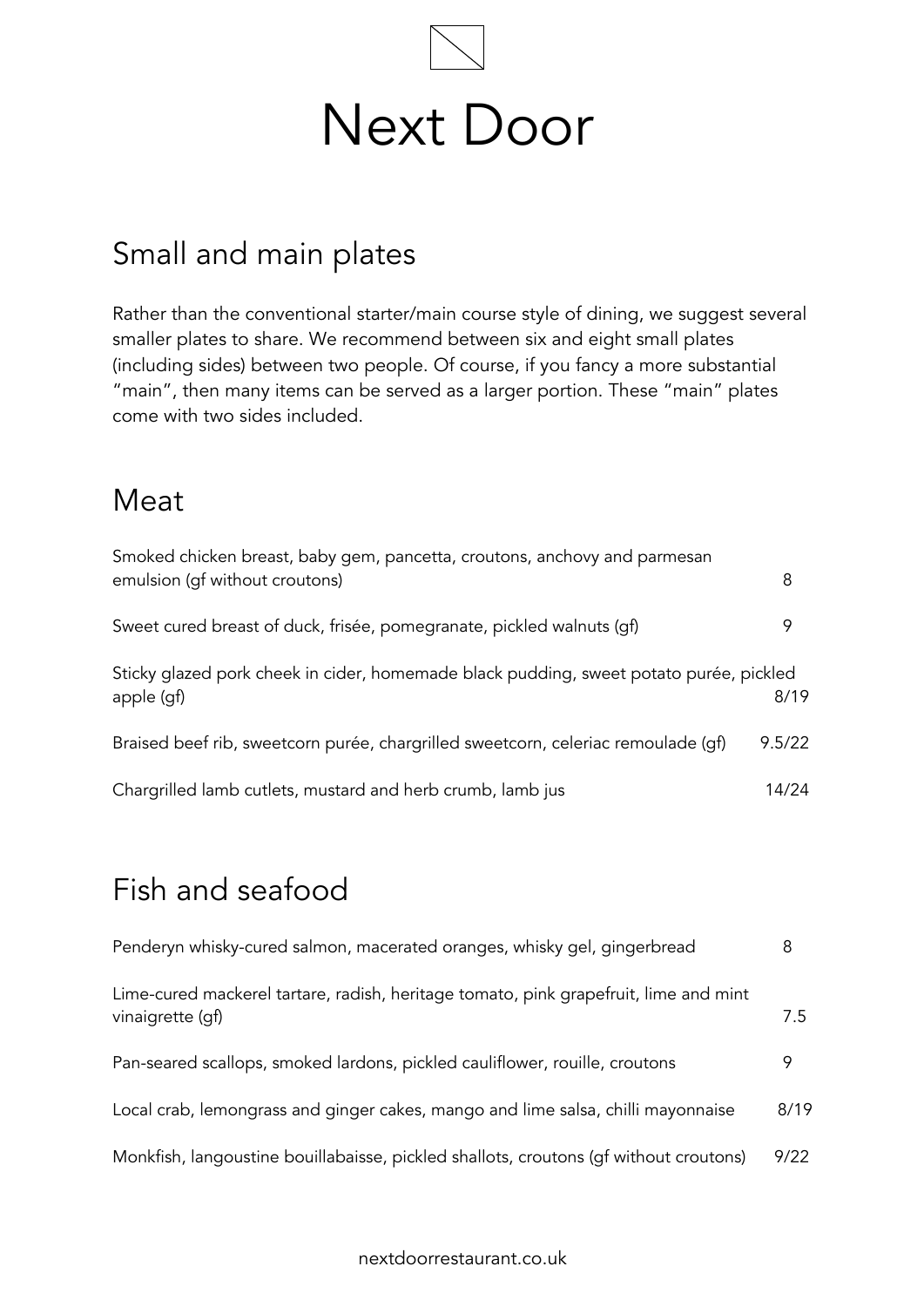

#### Vegetarian and vegan

| Homemade buffalo mozzarella, heritage tomato, basil pesto, fresh basil (qf)                  | 6    |
|----------------------------------------------------------------------------------------------|------|
| Black bomber and leek croquettes, tomato coulis                                              | 8/19 |
| Roasted garlic and red pepper falafel, red pepper purée, couscous (vg, gf)                   | 7/17 |
| Marinated cauliflower steak over coals, cumin, pesto coriander emulsion (vg, gf)             | 7/17 |
| Chargrilled courgette, smoked aubergine purée, confit cherry tomato, olive oil (vg, gf) 6/15 |      |

## Sharing mains for two people

Chargrilled 20oz sirloin of 28-day aged, prime Anglesey beef, roasted heritage tomatoes, portobello mushrooms, grilled shallots, roasted garlic, fries (choice of peppercorn, Perl Las or bearnaise sauce)

50

Whole catch of the day cooked over coals, confit heritage tomato, gremolata, fries Price on the day

Blas-y-Môr. Seafood sharing platter, served cold over a bed of ice, fries: oysters, whole lobster, crab, langoustines, clams 60

#### Sides

White bean and spinach ribollita (vg) Glazed heritage carrots (vg) Peas à la française (vg available) Fries (vg) Garlic and rosemary roasted new potatoes Green salad All 3.5